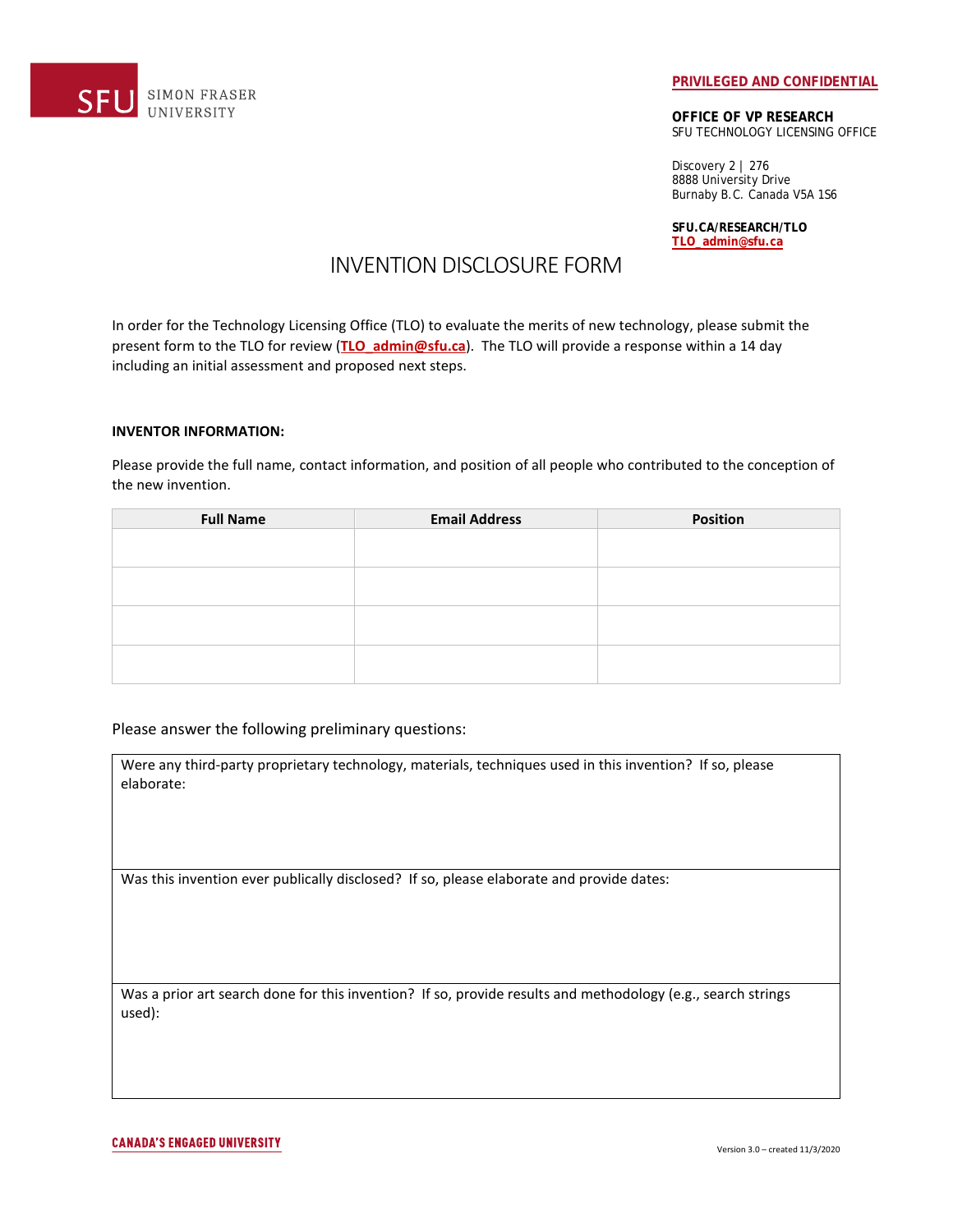

#### **PRIVILEGED AND CONFIDENTIAL**

**OFFICE OF VP RESEARCH** SFU TECHNOLOGY LICENSING OFFICE

Discovery 2 | 276 8888 University Drive Burnaby B.C. Canada V5A 1S6

**SFU.CA/RESEARCH/TLO TLO\_admin@sfu.ca**

#### **NEW INVENTION DESCRIPTION:**

Please provide description for the following technological questions:

Describe a descriptive title for the new invention:

Briefly describe currently known technologies in the field (e.g., prior art), and specifically their insufficiencies in providing a solution within the field.

Briefly describe the novelty of the invented new invention which addresses and overcomes the insufficiencies in the currently known technologies in the field (e.g., novelty over the prior art)

Briefly describe how the novelty of the new invention advances the technology in the art (e.g., is there an efficiency gained for yield, timing, stability, processing, manufacturing, etc.?)

Do you currently have evidence (e.g., test data) which supports the novel aspect of the new invention? (e.g., simulation data/machine output data for chemical testing that show efficiencies)